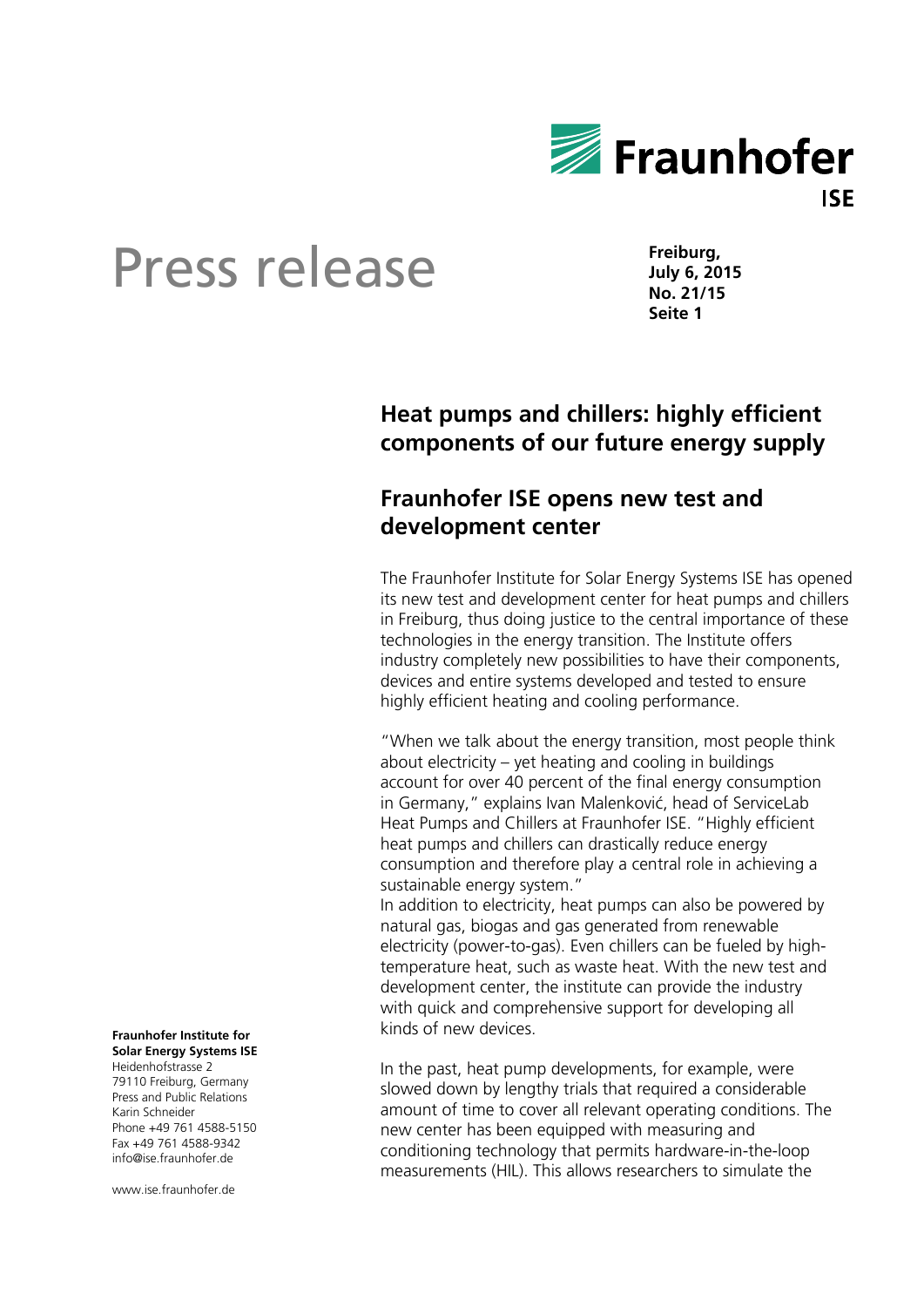**Freiburg, July 6, 2015 No. 21/15 Page 2** 

climatic conditions, construction characteristics and heating loads in Scandinavia, for example, using modular test groups and computer simulations, which means that test subjects can complete a virtual year in just a few days. To make this possible, researchers at Fraunhofer ISE have designed their equipment to be able to precisely depict and measure highly dynamic processes in components and systems, such as temperature jumps in the hydraulics of heat pumps when switching modes from heating to domestic hot water.

"Dynamic measurements and integrating test devices in realtime simulations provide researchers and industry players with a better understanding of complex control processes and interdependencies, enabling them to develop products more quickly and cheaply," says Ivan Malenković. ISE researchers at the new center are also working on new test methods that accommodate for this dynamic range.

A further area of focus is on new EU regulations, such as the F-gas Regulation, which strengthens existing conditions of use for conventional refrigerants for heat pumps, for example by reducing the quantities available on the market step by step. As a result, natural refrigerants like propane and ammonia, which have no, or a 1,000 times lower, global warming potential (GWP), are taking on increasing importance. Many new refrigerants are subject to special safety precautions during use, for example due to flammability. The new test and development center features integrated safety standards and the technical facilities needed to develop equipment using the refrigerants of the future.

The example of refrigerants illustrates the benefits of incorporating measurements into other research activities. In the Green Heat Pump project, for example, a bionic refrigerant distributor with ducting modeled on natural channel formation considerably reduces the quantities of refrigerants required. The project is being funded by the EU,

#### **Fraunhofer Institute for Solar Energy Systems ISE**

Heidenhofstrasse 2 79110 Freiburg, Germany Press and Public Relations Karin Schneider Phone +49 761 4588-5150 Fax +49 761 4588-9342 info@ise.fraunhofer.de

www.jse.fraunhofer.de

Text: Solar Consulting GmbH, Freiburg Phone +49 761 380968-0 info@solar-consulting.de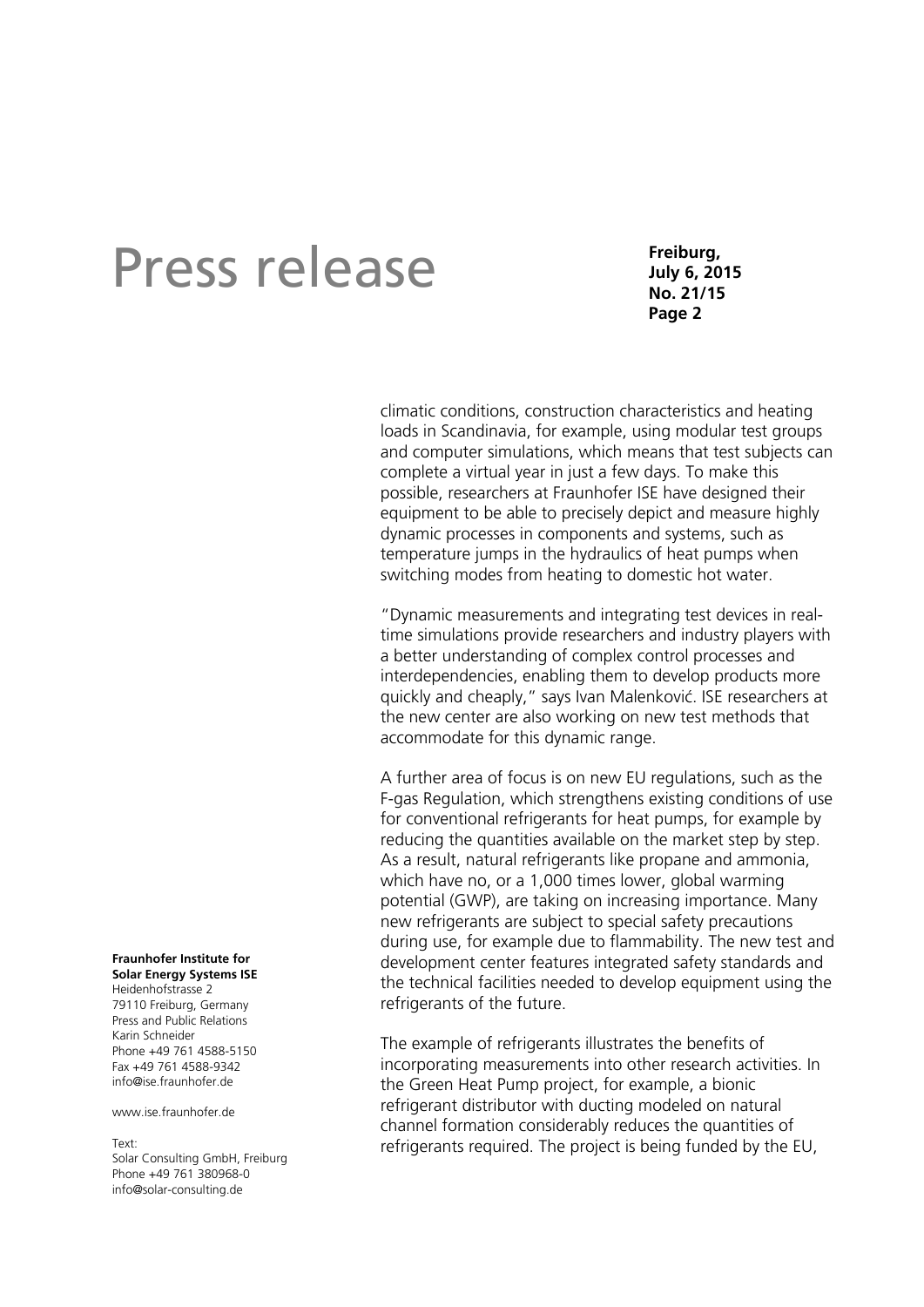**Freiburg, July 6, 2015 No. 21/15 Page 3** 

which means that all manufacturers can profit from this innovation.

A large part of the center is occupied by a calorimetric, dualsided environmental test chamber in which test devices can be measured using up to 2 x 50 kilowatts of heating or cooling output. The chamber contains gas connections, air ducts and flues in order to be equipped for all modes of operation. By calibrating the chamber before tests are carried out, the exact thermal losses can be measured in order to set up a precise energy balance.

The basic principle of heat pumps is to make use of environmental heat and thus save energy. An electrical heat pump with a seasonal performance factor of 3 converts one part of electricity into three parts heat, of which two parts are generated from its surroundings. Heat pumps are an ideal heating technology for existing buildings renovated to become more energy efficient as well as for modern new buildings. In future smart grids, electrical heat pumps – especially in combination with heat storage tanks and the use of building thermal mass – will also be able to absorb excess power from fluctuating energy sources and thus optimize the use of renewable energy.

Fraunhofer ISE has been supporting the development of heat pumps and chillers for over 20 years. Close collaboration with the institute's other research departments, such as sorption and storage materials or smart grids, is a frequent source for innovative approaches and product ideas.

You can download the **press release text and photographic material** from our website: www.ise.fraunhofer.de

**Contact for further information: Coordinator of the test and development center:**  Dipl.-Ing. Ivan Malenković, Fraunhofer ISE Phone +49 761 4588-5533 ivan.malenkovic@ise.fraunhofer.de

#### **Fraunhofer Institute for Solar Energy Systems ISE**

Heidenhofstrasse 2 79110 Freiburg, Germany Press and Public Relations Karin Schneider Phone +49 761 4588-5150 Fax +49 761 4588-9342 info@ise.fraunhofer.de

www.jse.fraunhofer.de

Text: Solar Consulting GmbH, Freiburg

Phone +49 761 380968-0 info@solar-consulting.de